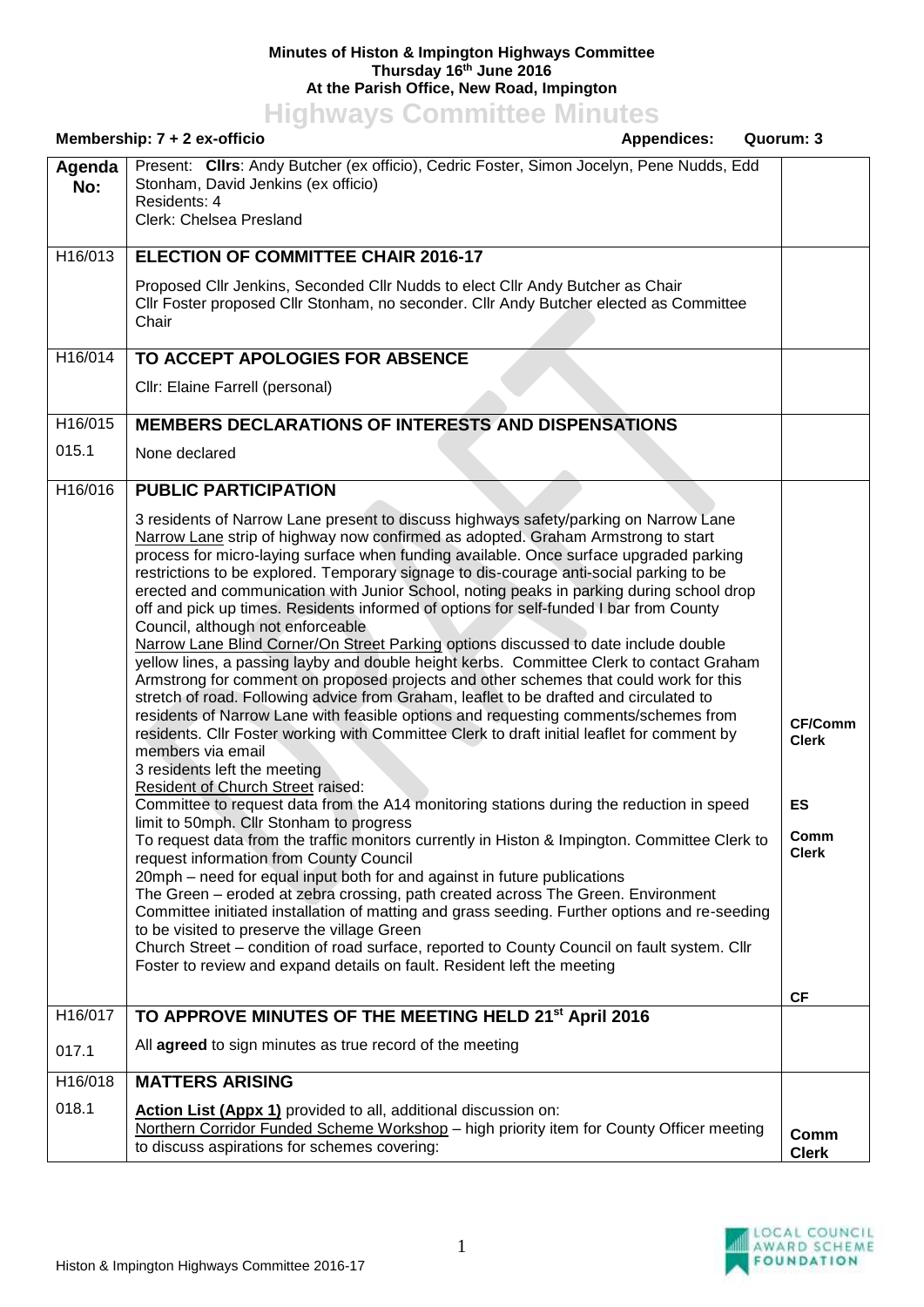|                         | B1049/The Crossroads<br>A14 approach/Interchange<br>Doctors Close resurfacing - pedestrian access to be explored as part of footpath policy<br>A14 Noise Barrier - request for Planning Committee to seek information regarding planting<br>belt associated with Darwin Green development                                                                                                                                         | Plg<br>Comm           |
|-------------------------|-----------------------------------------------------------------------------------------------------------------------------------------------------------------------------------------------------------------------------------------------------------------------------------------------------------------------------------------------------------------------------------------------------------------------------------|-----------------------|
| H16/019                 | <b>TO REVIEW</b>                                                                                                                                                                                                                                                                                                                                                                                                                  |                       |
| 019.1<br>019.2<br>019.3 | Terms of Reference noting footpaths already Highways remit. Bridle paths/rural footpaths to<br>remain with Environment Committee. All agreed to accept with no changes. Query over<br>Drainage Task and Finish, to have scope to report to both Full Council and Highways<br>Highways Vision Statement provided to all, last reviewed June 2013. Item for next agenda<br><b>Budget Review</b> and acceptance of spend:            | <b>Next</b><br>agenda |
| 019.4                   | Up to £2,000 installation of cycle stands<br>Up to £10,000 Local Highways Improvement Scheme 2016-17 Baptist Church<br>Agreed to seek advice from County re costings of cycle stands and installation, website<br>article to be drafted to seek views of residents for locations. Request to be made to Finance<br>Committee, for final approval at Full Council (July)                                                           | <b>FLA</b>            |
|                         | <b>Budget Deliverables and Timetable updated action plan provided to all (Appx 2). Agreed</b><br>CIIr Butcher working with Committee Clerk to review in conjunction with Wish List and<br>simplify for next agenda                                                                                                                                                                                                                | <b>Next</b><br>agenda |
| H16/020                 | TO CONSIDER HIGHWAYS MEETINGS & REPORTS                                                                                                                                                                                                                                                                                                                                                                                           |                       |
| 020.1                   | <b>Clerk's Report</b> provided to all and accepted (Appx 3). Highways Training Course scheduled<br>13 <sup>th</sup> June postponed due to trainer falling ill. Committee Clerk to request further dates for<br>training                                                                                                                                                                                                           | Comm<br><b>Clerk</b>  |
| 020.2                   | Walkabout Officers Report Walkabout with Graham Armstrong scheduled Tuesday 28th<br>June                                                                                                                                                                                                                                                                                                                                          |                       |
|                         | County Council Overgrown Letters request for Office to keep log of No1 letters sent and<br>update at each meeting as part of Clerks Report                                                                                                                                                                                                                                                                                        |                       |
| H16/021                 | <b>Update of Active Scheme</b>                                                                                                                                                                                                                                                                                                                                                                                                    |                       |
| 021.1                   | <b>LHIS Application 2015-16 High Street/The Green</b> verbal update from project meeting held<br>26 <sup>th</sup> May covering:<br>Aspects of project complete to date, kerb build out outside Cambridge Building<br>Society/Daisy Chain, Tactile Crossing Home Close and marking of bus stop Winders<br>Lane                                                                                                                     |                       |
|                         | High Street bus stop (outside Barley Mow), relocation awaited<br>Invoice awaited for scheme<br><b>The Green Layby</b>                                                                                                                                                                                                                                                                                                             |                       |
|                         | Funded as part of Northern Corridor Scheme<br>Clarity from County Council regarding completeness of scheme                                                                                                                                                                                                                                                                                                                        |                       |
|                         | Noting formal request for project information and costings to be sent to the Office not through<br>social media. Councillors with access to social media comment as individuals not Councillors                                                                                                                                                                                                                                   |                       |
| 021.2                   | <b>LHIS Application 2016-17 Baptist Church junction</b> confirmation received bid successful<br>following additional funding. Draft schematic provided to all. Agreed workshop session and<br>site visit to define scheme objectives. Agreed Cllrs Butcher and Nudds nominated<br>Councillors to lead project. Updated drawings to be requested from County Council prior to<br>workshop                                          | Comm<br><b>Clerk</b>  |
| H16/022                 | <b>OTHER CORRESPONDENCE &amp; HIGHWAYS MATTERS</b>                                                                                                                                                                                                                                                                                                                                                                                |                       |
| 022.1                   | Formation of Parking Strategy/Policy draft provided to all for comment. Need for policies<br>to assist with requests from residents. Request for inclusion of traffic calming. All comments<br>to Cllr Jenkins within 2 weeks (30 <sup>th</sup> June)                                                                                                                                                                             |                       |
| 022.2                   | Formation of Footpath Policy need for details audit and mapping of footpaths and priority<br>routes. Rural footpaths and bridleways not included as environment committee remit. To be<br>progressed once Parking Strategy underway. Footpath rear of Manor Park in need of cutting<br>back, contractors Buchans Landscapes to be asked to carry out initial cutback, with regular<br>visits from groundstaff to keep on top off. |                       |